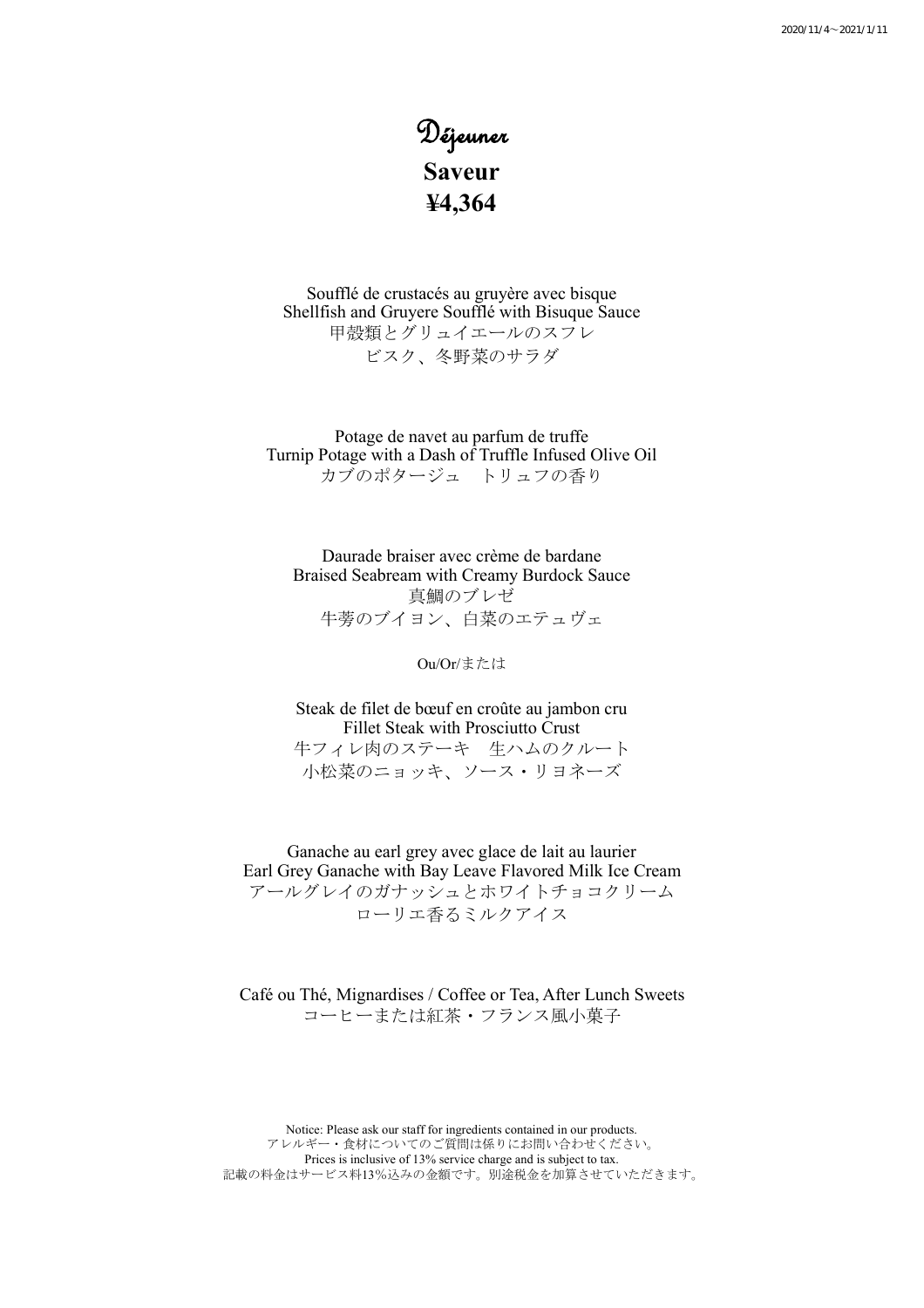# Déjeuner **Plaisir ¥6,182**

Soufflé de crustacés au gruyère avec bisque Shellfish and Gruyere Soufflé with Bisuque Sauce 甲殻類とグリュイエールのスフレ ビスク、冬野菜のサラダ

Potage de navet au parfum de truffe Turnip Potage with a Dash of Truffle Infused Olive Oil カブのポタージュ トリュフの香り

Daurade braiser avec crème de bardane Braised Seabream with Creamy Burdock Sauce 真鯛のブレゼ 牛蒡のブイヨン、白菜のエテュヴェ

Steak de filet de bœuf en croûte au jambon cru Fillet Steak with Prosciutto Crust 牛フィレ肉のステーキ 生ハムのクルート 小松菜のニョッキ、ソース・リヨネーズ

Ganache au earl grey avec glace de lait au laurier Earl Grey Ganache with Bay Leave Flavored Milk Ice Cream アールグレイのガナッシュとホワイトチョコクリーム ローリエ香るミルクアイス

Café ou Thé, Mignardises / Coffee or Tea, After Lunch Sweets コーヒーまたは紅茶・フランス風小菓子

Notice: Please ask our staff for ingredients contained in our products. アレルギー・食材についてのご質問は係りにお問い合わせください。 Prices is inclusive of 13% service charge and is subject to tax. 記載の料金はサービス料13%込みの金額です。別途税金を加算させていただきます。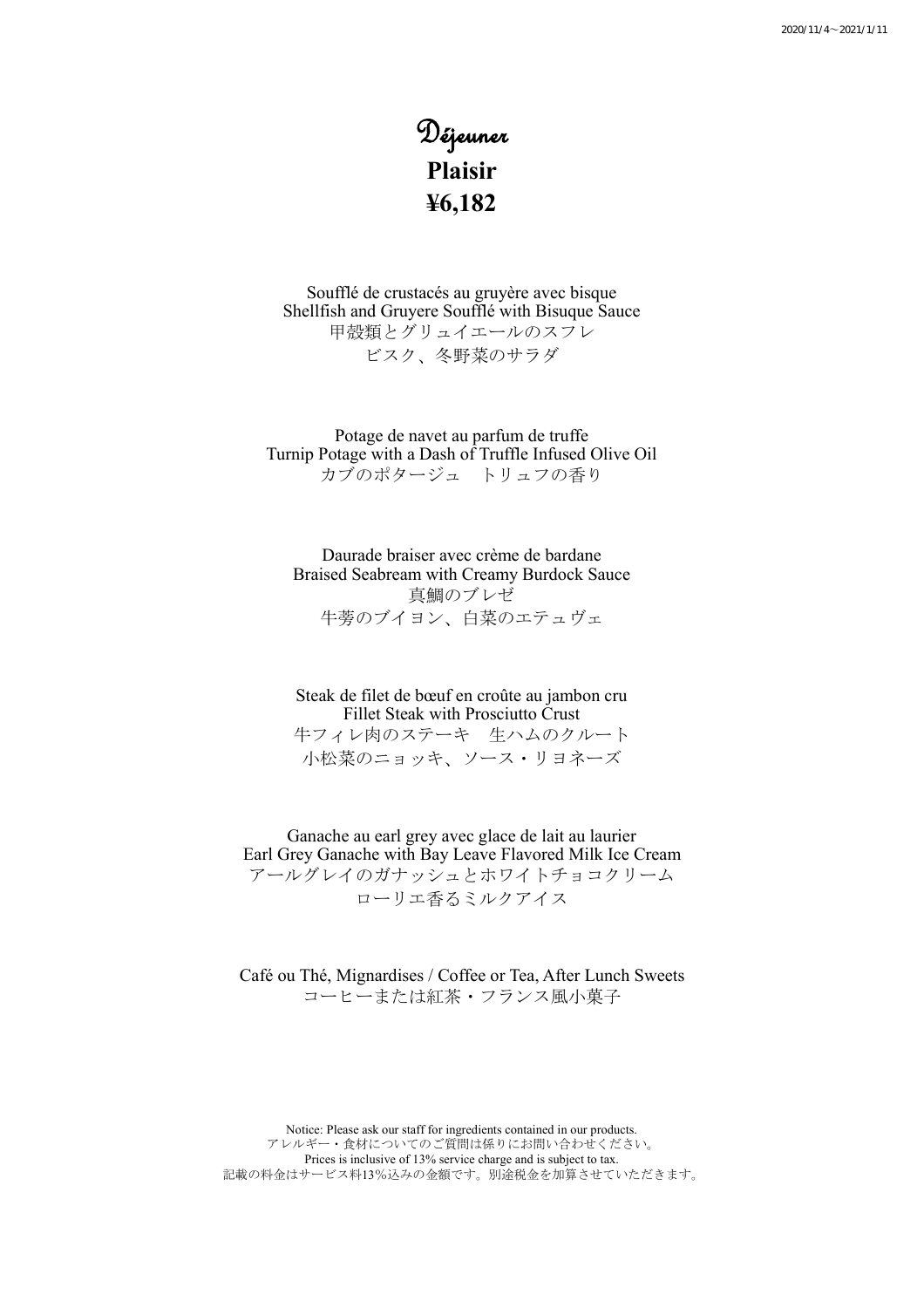## Dîner

## **Saveur**

**¥11,455**

Amuse-bouche / Bite Sized Hors d'oeuvre 食前のお楽しみ

Truite mariné avec caviar à la jardinière Salad with Marinated Trout and Caviar 富士山の湧水で育った"くぬぎ鱒"のマリネ キャヴィアの菜園仕立て

Potage de navet au parfum de truffe Turnip Potage with a Dash of Truffle Infused Olive Oil カブのポタージュ トリュフの香り

 $(9)$ 

Homard meunière et risotto à l'algue avec écume de bisque Lobster Meuniere and Seaweed Risotto with Bisque Sauce 活オマール海老のムニエル 生青海苔のリゾットとビスクのエキューム

Tournedos Rossini / Fillet Steak and Foie Gras with Truffle Sauce 牛フィレ肉とフォアグラのロッシーニ 芳醇なソース・トリュフ

Ganache au earl grey avec glace de lait au laurier Earl Grey Ganache with Bay Leave Flavored Milk Ice Cream アールグレイのガナッシュとホワイトチョコクリーム ローリエ香るミルクアイス

Café ou Thé, Mignardises / Coffee or Tea, After Dinner Sweets コーヒーまたは紅茶・フランス風小菓子

Notice: Please ask our staff for ingredients contained in our products. アレルギー・食材についてのご質問は係りにお問い合わせください。 Price is inclusive of 13% service charge and is subject to tax. 記載の料金はサービス料13%込みの金額です。別途税金を加算させていただきます。 このマークのメニューは資源として豊富で地球にやさしい"ブルーシーフード"がお楽しみいただけます。